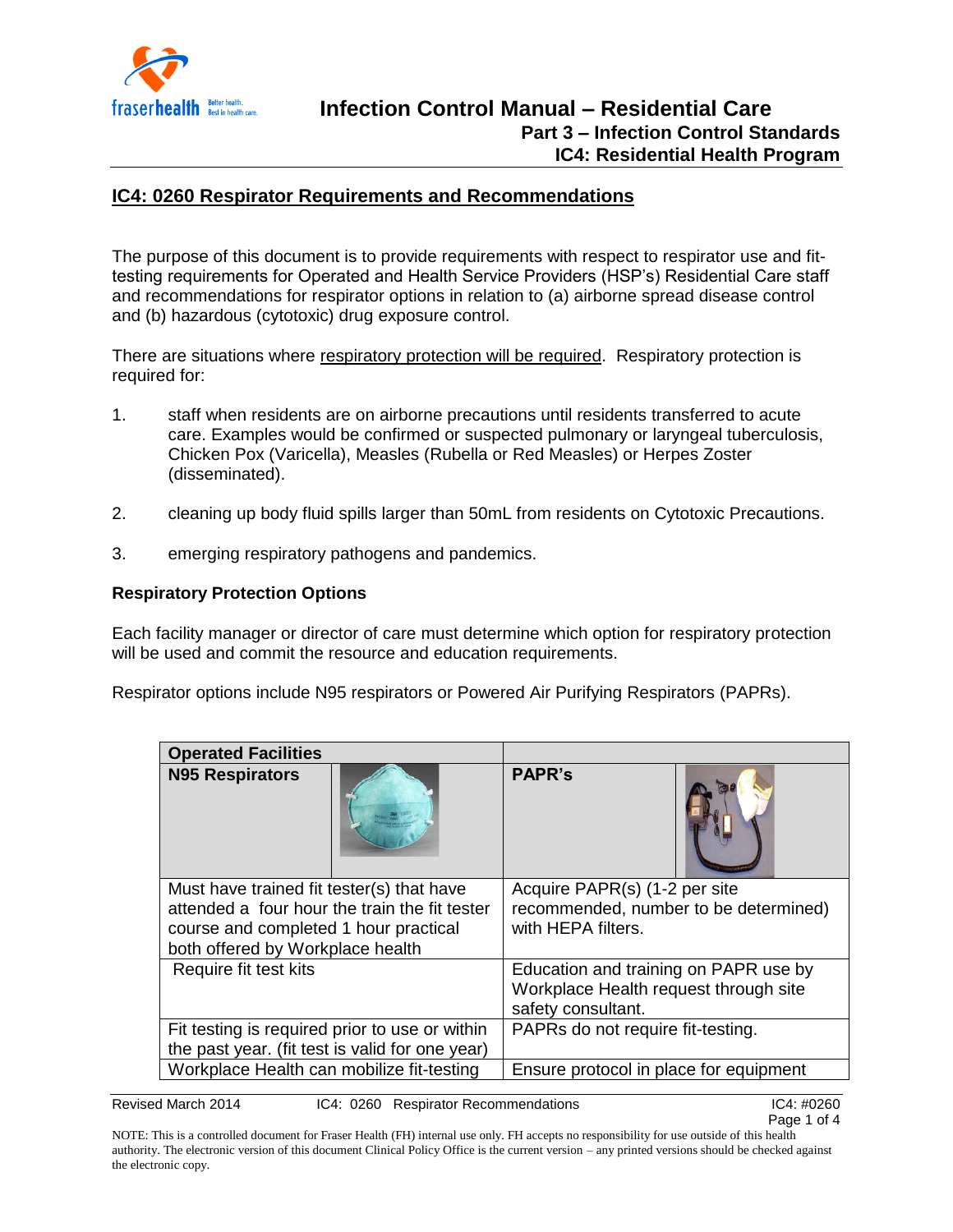

# **Infection Control Manual – Residential Care**

#### **Part 3 – Infection Control Standards IC4: Residential Health Program**

| services should the need for additional fit-<br>testing in Residential Care arise<br>(pandemic, outbreak, etc).<br>These would need to be scheduled for a<br>Monday to Friday between hours of 8-5<br>and limited to only staff that must provide<br>interim care for resident until they are<br>transported to acute site. * to access fit<br>testers | maintenance and cleaning and<br>disinfection, battery charging, monthly unit<br>testing.<br>Work instructions required<br>Identify location for PAPR charging and<br>storage. |
|--------------------------------------------------------------------------------------------------------------------------------------------------------------------------------------------------------------------------------------------------------------------------------------------------------------------------------------------------------|-------------------------------------------------------------------------------------------------------------------------------------------------------------------------------|
| Have N95 respirator options on site.                                                                                                                                                                                                                                                                                                                   |                                                                                                                                                                               |

[\\*http://fhpulse/workplace\\_health\\_safety/safety\\_and\\_prevention/fittesting\\_respirators/](http://fhpulse/workplace_health_safety/safety_and_prevention/fittesting_respirators/Pages/RegularMonthlyDrop-InFit-TestS.aspx) [Pages/RegularMonthlyDrop-InFit-TestS.aspx](http://fhpulse/workplace_health_safety/safety_and_prevention/fittesting_respirators/Pages/RegularMonthlyDrop-InFit-TestS.aspx)

| <b>Operated Facility</b>                                                                          | <b>Availability of PAPR</b>                              |
|---------------------------------------------------------------------------------------------------|----------------------------------------------------------|
| <b>Bailey House</b>                                                                               | Attached to acute care- does their emerg<br>have a PAPR? |
| <b>Fellburn Care Centre</b>                                                                       | $\star$                                                  |
| Eagle Ridge Manor                                                                                 | Attached to acute care- does their emerg<br>have a PAPR? |
| Queen's Park Care Centre (including<br>William Rudd)                                              | $\star$                                                  |
| Czorny                                                                                            | $\star$                                                  |
| <b>Mountainview Manor</b>                                                                         |                                                          |
| Langley Memorial (Rosewood,<br>Marrwood centre, Marrwood South,<br>Cedar Hill<br>Maple Hill, CCV) | Attached to acute care- does their emerg<br>have a PAPR? |
| Peace Arch, (Dr Al Hogg, Weatherby)                                                               | Attached to acute care- does their emerg<br>have a PAPR? |
| CareLife Fleetwood                                                                                | $\star$                                                  |
| <b>Yale Road</b>                                                                                  | $\star$                                                  |
| <b>Bradley Centre</b>                                                                             | Attached to acute care- does their emerg<br>have a PAPR? |
| Fraser Hope Lodge                                                                                 | ?                                                        |
| Heritage Village                                                                                  | $\star$                                                  |
| Mission Memorial (Dr Stuart- new build-<br>name?)                                                 | $\star$                                                  |
| Cottage/ Worthington                                                                              | $\star$                                                  |

\*Stand-alone sites (8)

5 attached to acute care- do all have an emerg? (not sure about Ridge meadows?)

Revised March 2014 IC4: 0260 Respirator Recommendations IC4: #0260 IC4: #0260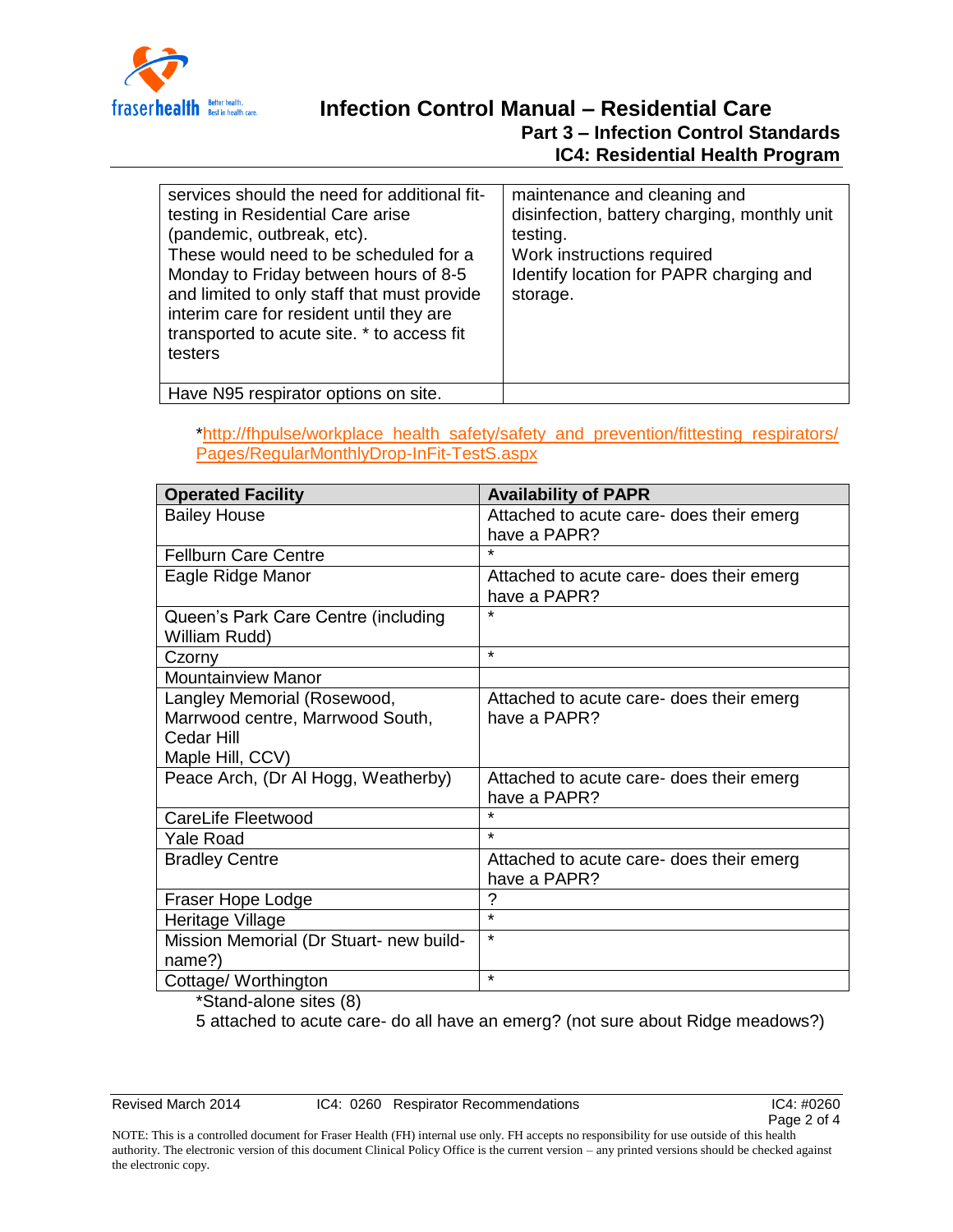

## **Infection Control Manual – Residential Care Part 3 – Infection Control Standards IC4: Residential Health Program**

| <b>Health Service Providers</b>                                                                                                                                                                                                                                           |                                                                                                                                                                         |
|---------------------------------------------------------------------------------------------------------------------------------------------------------------------------------------------------------------------------------------------------------------------------|-------------------------------------------------------------------------------------------------------------------------------------------------------------------------|
| <b>N95 Respirators</b>                                                                                                                                                                                                                                                    | <b>PAPR's</b>                                                                                                                                                           |
| Must have trained fit tester(s) that have<br>attended the train the fit tester course.<br>External consultants can be used to fit test<br>staff.<br>Fraser Health Workplace Health N95 train the<br>Fit-tester courses are available for a fee.<br>safety@fraserhealth.ca | Acquire PAPR(s) (number to be determined)<br>with HEPA filter.                                                                                                          |
| May require fit test kits                                                                                                                                                                                                                                                 | Education and training on PAPR use by<br>external consultants can be used or Fraser<br>Health Workplace Health may be available for<br>a fee.<br>safety@fraserhealth.ca |
| Fit testing is required prior to use or within the<br>past year. (fit test is valid for one year)                                                                                                                                                                         | PAPRs do not require fit-testing.                                                                                                                                       |
|                                                                                                                                                                                                                                                                           | Ensure protocol in place for equipment<br>maintenance and cleaning and disinfection,<br>battery charging, monthly unit testing.<br>Work instructions required           |
| Have N95 respirator options on site                                                                                                                                                                                                                                       |                                                                                                                                                                         |

Either of the above respiratory protection options are acceptable for Resident Care for airborne and cytotoxic spill clean-up requirements. It is recommended to have a core number of staff prepared to respond.

| Items with potential costs                              |                                                                                                                                                                                                                          |  |
|---------------------------------------------------------|--------------------------------------------------------------------------------------------------------------------------------------------------------------------------------------------------------------------------|--|
| <b>Fit-tests</b>                                        | Approximately 20 min per staff requiring fit-testing. Annual requirement.<br>Staff can attend one of the monthly Workplace Health Fit-test sessions<br>or be fit-tested onsite by a trained Residential Care Fit-tester. |  |
| N95 Respirators                                         | $\sim$ \$25/box of 20                                                                                                                                                                                                    |  |
|                                                         | One-time use                                                                                                                                                                                                             |  |
|                                                         | Likely more than 1 style will need to be stocked<br>□                                                                                                                                                                    |  |
| <b>Cytotoxic Spill Kits</b>                             | Approximately \$60                                                                                                                                                                                                       |  |
| Order # for FH                                          |                                                                                                                                                                                                                          |  |
| Spill clean-up by External                              | Typical cost of \$1000 per response (may be greater for more extensive                                                                                                                                                   |  |
| Service Provider Fee                                    | or complicated spills)                                                                                                                                                                                                   |  |
| For sites choosing to use N95 Respirator Fit-tester(s): |                                                                                                                                                                                                                          |  |
| Revised March 2014                                      | IC4: #0260<br>IC4: 0260 Respirator Recommendations                                                                                                                                                                       |  |